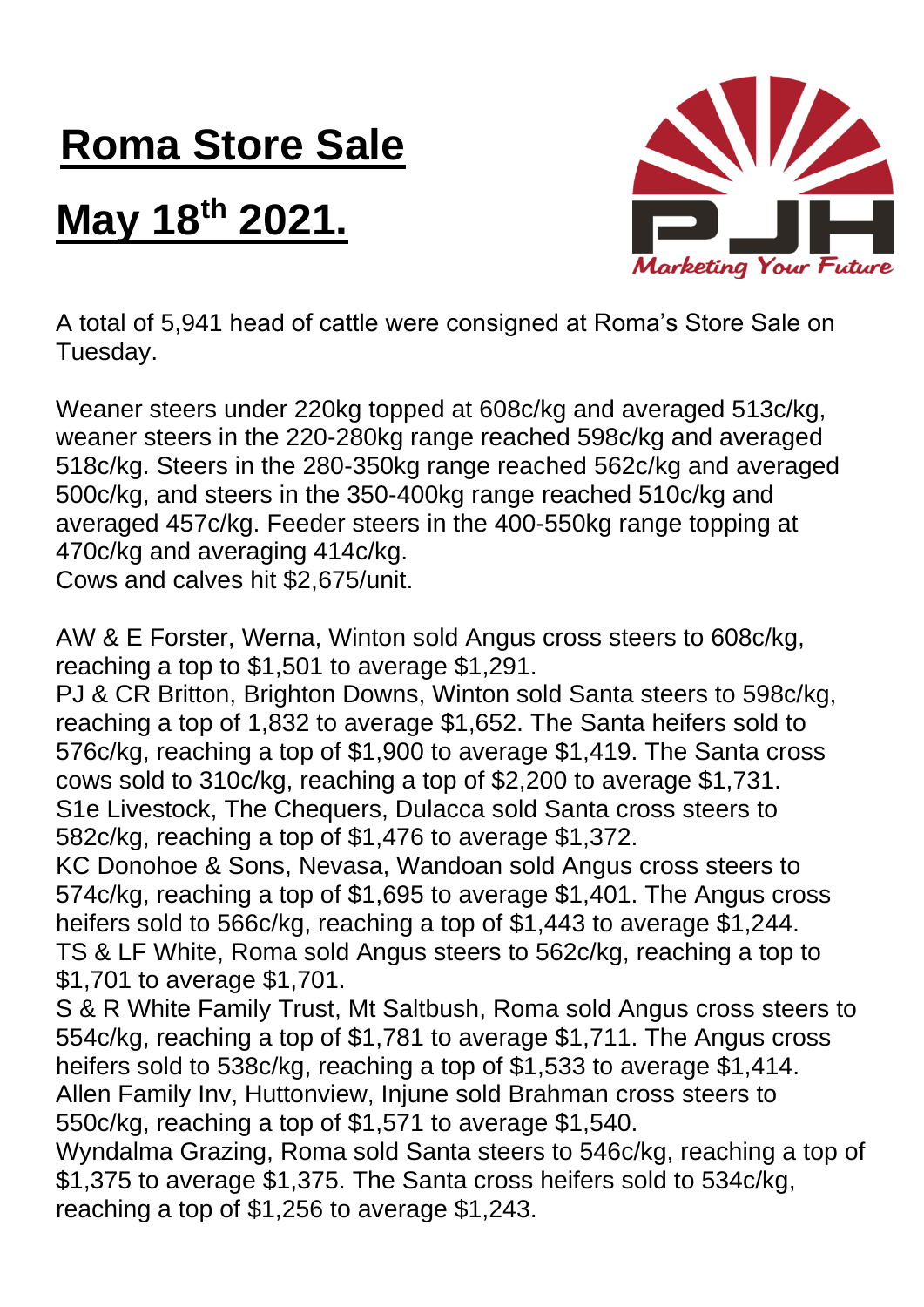WP & KL Cuff, Blair Athol, Boulia sold Droughtmaster steers to 544c/kg, reaching a top of \$1,626 to average \$1,419.

D & K Twist, Juandah Downs, Mungallala sold Charolais cross steers to 544c/kg, reaching a top of \$1,595 to average \$1,565. The Charolais cows and calves sold to \$2,675.

Derbyshire Downs Pastoral Co Pty Ltd, Derbyshire Downs, Augathella sold Angus steers to 528c/kg, reaching a top of \$1,757 to average \$1,540. The Charolais cross heifers sold to 517c/kg, reaching a top of \$1,432 to average \$1,421.

WTW Rice, Prairie Vale, Torrens Creek sold Santa steers to 516c/kg, reaching a top of \$1,782 to average \$1,428.

Boyd KJ & SL, Kia Ora, Injune sold Cross breed steers to 516c/kg, reaching a top of \$1,185 to average \$1,153.

WD & JE Purcell, Bridgeman Downs, Roma sold Angus steers to 510c/kg, reaching a top of \$2,018 to average \$1,992.

JG Gobbert TA/ Lowan Hills Pastoral Co, Lowan Hills, Mitchell sold Santa steers to 510c/kg, reaching a top of \$1,839 to average \$1,654.

Colley Grazing, Wyndalma, Roma sold Angus steers to 500c/kg, reaching a top to \$1,514 to average \$1,514. The Angus heifers sold to 526c/kg, reaching a top of \$1,468 to average \$1,468.

DA Heinz, Tatiara, Drillham sold Charolais cross steers to 486c/kg, reaching a top of \$1,709 to average \$1,495.

TW & AJ Bowen, Lolworth, Mitchell sold Droughtmaster cross steers to 480c/kg, reaching a top of \$2,209 to average \$1,616.

JJ & JM Thornton, Porters Valley, Taroom sold Santa cross steers to 476c/kg, reaching a top of \$2,000 to average \$1,781.

JT & LK Postle, Doboy, Injune sold Brahman cross steers to 470c/kg, reaching a top of \$1,651 to average \$1,651.

Wardsdale Grazing Co, Wardsdale. Charleville sold Droughtmaster cross steers to 432c/kg, reaching a top of \$2,020 to average \$1,944.

Brigalow Beef Co, Wallaroo, Injune sold Composite steers to 430c/kg, reaching a top of \$1,849 to average \$1,849. The Composite heifers to 370c/kg, reaching a top of \$1,679 to average \$1,337.

PD & SE Joliffe, Walhallow, Amby sold Angus steers to 409c/kg, reaching a top of \$2,089 to average \$2,001.

Heifers under 220kg topped at 578c/kg and averaged 472c/kg, while heifers in the 220-280kg range topped at 566c/kg and averaged 481c/kg.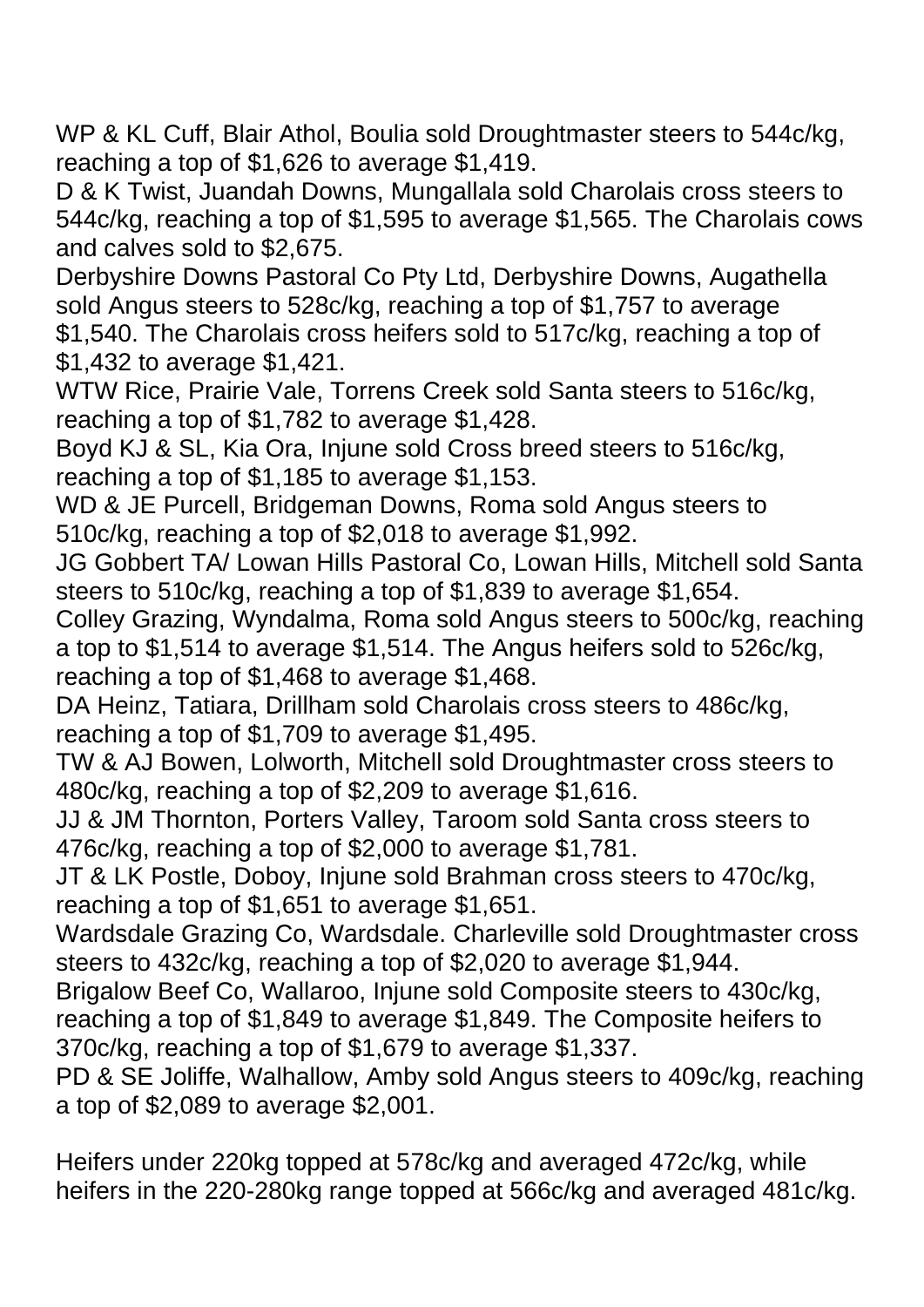Heifers in the 280-350kg range topped at 520c/kg, averaging 415c/kg. Heifers in the 350-450kg range topped at 480c/kg, averaging 390c/kg.

Dart Past Co, Springbok, Injune sold Brahman cross heifers to 560c/kg, reaching a top to \$1,639 to average \$1,420.

JS Grazing, Double J, Injune sold Angus heifers to 480c/kg, reaching a top of \$1,694 to average \$1,694.

Keddstock Pty Ltd, Moongool, Yuleba sold Charolais heifers to 430c/kg, reaching a top of \$1,892 to average \$1,800.

CJ Melcer, Sorries, Roma sold Charbray heifers to 409c/kg, reaching a top of \$1,820 to average \$1,743.

AJM Pastoral Co, Mooning, Eulo sold Composite heifers to 402c/kg, reaching a top of \$2,180 to average \$1,727. The Composite cows and calves sold to \$2,000.

Cows in the 300-400kg range reached 296c/kg and averaged 257c/kg, while cows in the 400kg-500kg range reached 314c/kg and averaged 287c/kg. Cows over 500kg topped at 317c/kg, averaging 300c/kg.

Russell Ian Mocker, Surprise, St George sold Santa cows to 317c/kg, reaching a top of \$1,860 to average \$1,751.

CS & JR Baker, Northam, Wyandra sold Santa cross cows to 310c/kg, reaching a top of \$1,922 to average \$1,697.

ACF Trust, Trafford Park, Wallumbilla sold Charolais cross cows to 309c/kg, reaching a top of \$2,240 to average \$2,179.

Bough Creek Grazing, Waihora, Cunnamulla sold Santa cross cows to 305c/kg, reaching a top of \$1,698 to average \$1,319.

## *NEXT STORE SALE IS 25th MAY PJH SELL 2 nd POSITION*